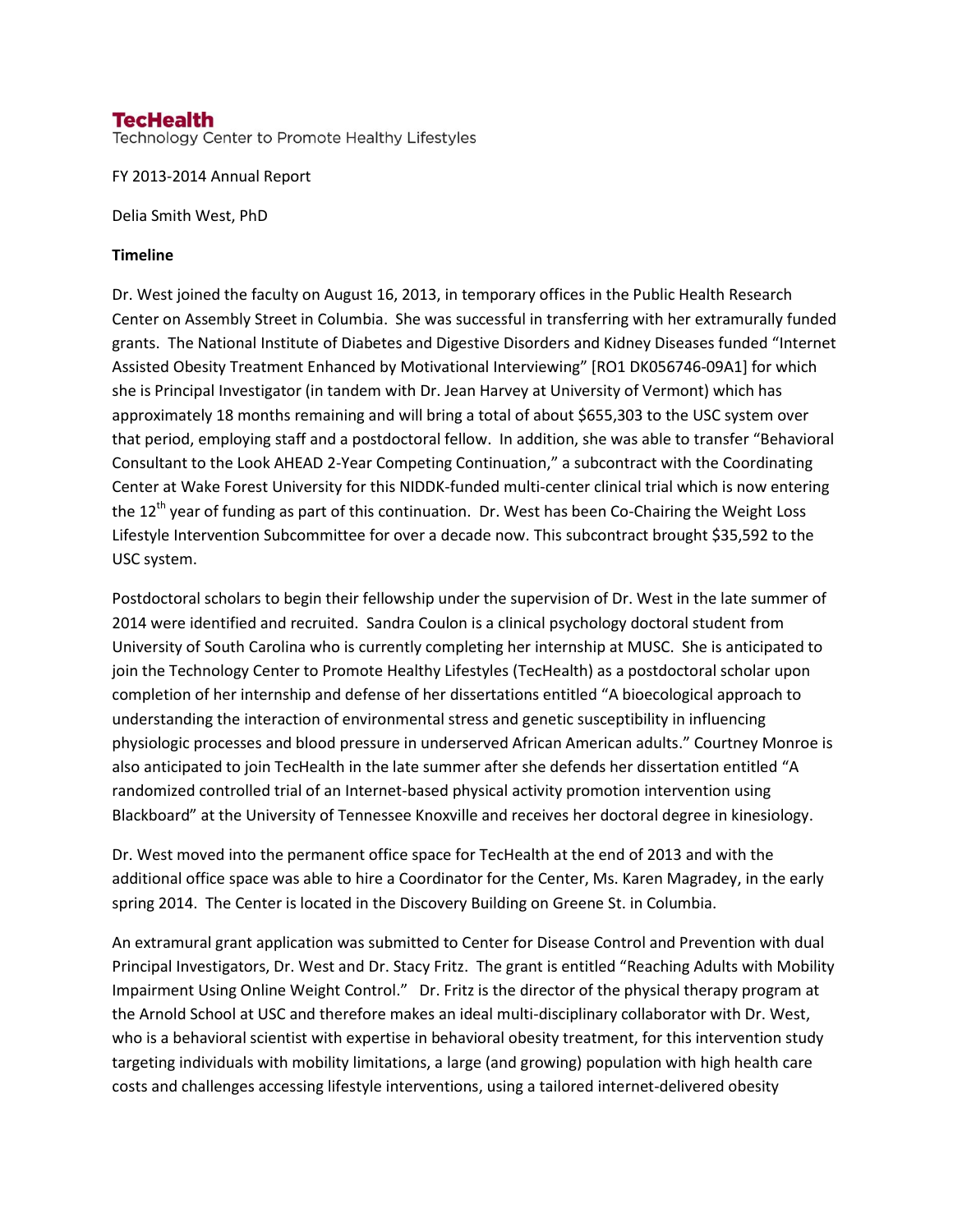treatment program. The application is pending and we have been told that it is among the final three that are still under consideration for funding. Final funding decisions will be made in September 2014.

Dr. West also submitted a competing continuation of her current NIH RO1 in collaboration with University of Vermont. This 5-year application entitled "Internet Assisted Obesity Treatment Enhanced by Financial Incentives" examines the impact of an economic incentive strategy on weight loss outcomes in the context of an online weight control program that the investigators have demonstrated to be effective. It includes a cost effectiveness analysis that will be the first available data on the comparative efficacy of using financial incentives for long-term weight management. The grant will be reviewed in the late fall and funding decisions will be made in the spring 2015.

A fast-track Small Business Innovation Research application was submitted with Dr. West as coinvestigator. This application, "Developing the Dietary Inflammatory Index for Clinical Application," will enable the Dietary Inflammatory Index, which has been used successfully as a research tool, to be refined for use in clinical settings. Health care providers will be able to counsel patients to improve their diets to reduce chronic inflammation, which lies at the center of the unfolding public health crises involving a host of chronic diseases. The application is pending with Dr. James Hebert as PI.

Collaborations between the Center for Technology to Enhance Healthful Lifestyles and the USC Center for Aging were established and a pilot study to examine the health status of caretakers of individuals with Alzheimer's disease has been initiated. The study will provide data on the health behaviors, physical activity and obesity status among caretakers which will inform the development of a tailored intervention that uses technology to reach this population and improve their health so that they can remain active caretakers. It is expected that the pilot data will be collected in the upcoming year and an application submitted during that time as well.

## **Collaborators**

Greenville Health System – facilitated by Ronnie Horner, PhD, Dr. West met with Dr. Sinopoli and Dr. Youkey about collaborations to examine technology-assisted weight management strategies within the Greenville system. Discussion continues with an anticipated project to begin in the next fiscal year.

#### **USC Columbia Collaborators:**

Gabrielle Turner-McGrievy, PhD - Assistant Professor in HPEB, is collaborating with the TecHealth Center and Dr. West. They are drafting a protocol for pilot study to examine healthy weight management approaches tailored for young adults in college using technology-enabled scales and Facebook.

Sue Levkoff – Dr. West participated in workshop series on Gerotechnology and discussed collaborations between the two SmartState centers

#### **Professional Presentations**

West, DS (2013, Dec). Counseling Strategies to Encourage Behavior Change in Weight Loss. Academy of Nutrition and Dietetics Level 2 Certificate of Training in Adult Weight Management Program, Austin, TX.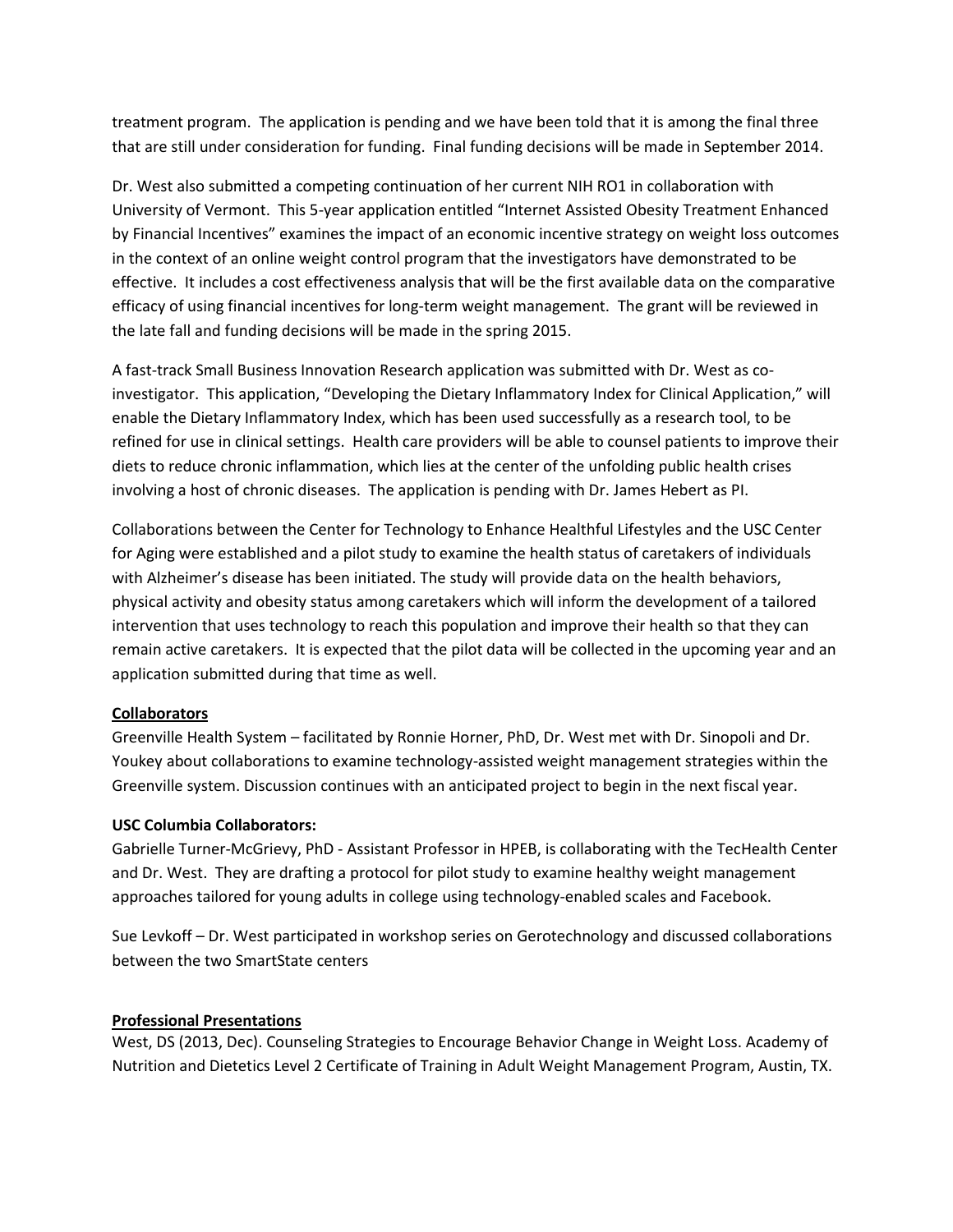Gerotechnology Workshop series (March 2014) Internet Delivered Behavioral Weight Control: A Series of RCTs.

West, DS (2014, April) Lessons learned from the Look AHEAD study about patient engagement in weight management. Clinical Care Coordination Institute Symposium, Columbia, SC

#### **Summary of Graduate Education and Training**

**Undergraduate and graduate students affected by center activities:**

1 Master's practicum student

2 graduate students-training in survey delivery

## **Significant Research Publications**

West, Delia S., PhD-16

## **Text of two professional publication abstracts from FY 2013-14**

1. Krukowski RA, Harvey-Berino J, Bursac Z, Ashikaga T, **West D.** Patterns of Success: Online Self-Monitoring in a Web-based Behavioral Weight Control Program. (2013). Health Psychology, 32,164-70.

## **Abstract**

## **OBJECTIVES:**

Online weight control technologies could reduce barriers to treatment, including increased ease and convenience of self-monitoring. Self-monitoring consistently predicts outcomes in behavioral weight loss programs; however, little is known about patterns of self-monitoring associated with success.

#### **METHOD:**

The current study examines 161 participants (92% women; 31% African American; mean body mass index =  $35.7 \pm 5.7$ ) randomized to a 6-month online behavioral weight control program that offered weekly group "chat" sessions and online self-monitoring. Self-monitoring log-ins were continuously monitored electronically during treatment and examined in association with weight change and demographics. Weekend and weekday log-ins were examined separately and length of periods of continuous self-monitoring were examined.

## **RESULTS:**

We found that 91% of participants logged in to the self-monitoring webpage at least once. Over 6 months, these participants monitored on an average of 28% of weekdays and 17% of weekend days, with most log-ins earlier in the program. Women were less likely to log-in, and there were trends for greater self-monitoring by older participants. Race, education, and marital status were not significant predictors of self-monitoring. Both weekday and weekend log-ins were significant independent predictors of weight loss. Patterns of consistent self-monitoring emerged early for participants who went on to achieve greater than a 5% weight loss. **CONCLUSIONS:** 

Patterns of online self-monitoring were strongly associated with weight loss outcomes. These results suggest a specific focus on consistent self-monitoring early in a behavioral weight control program might be beneficial for achieving clinically significant weight losses.